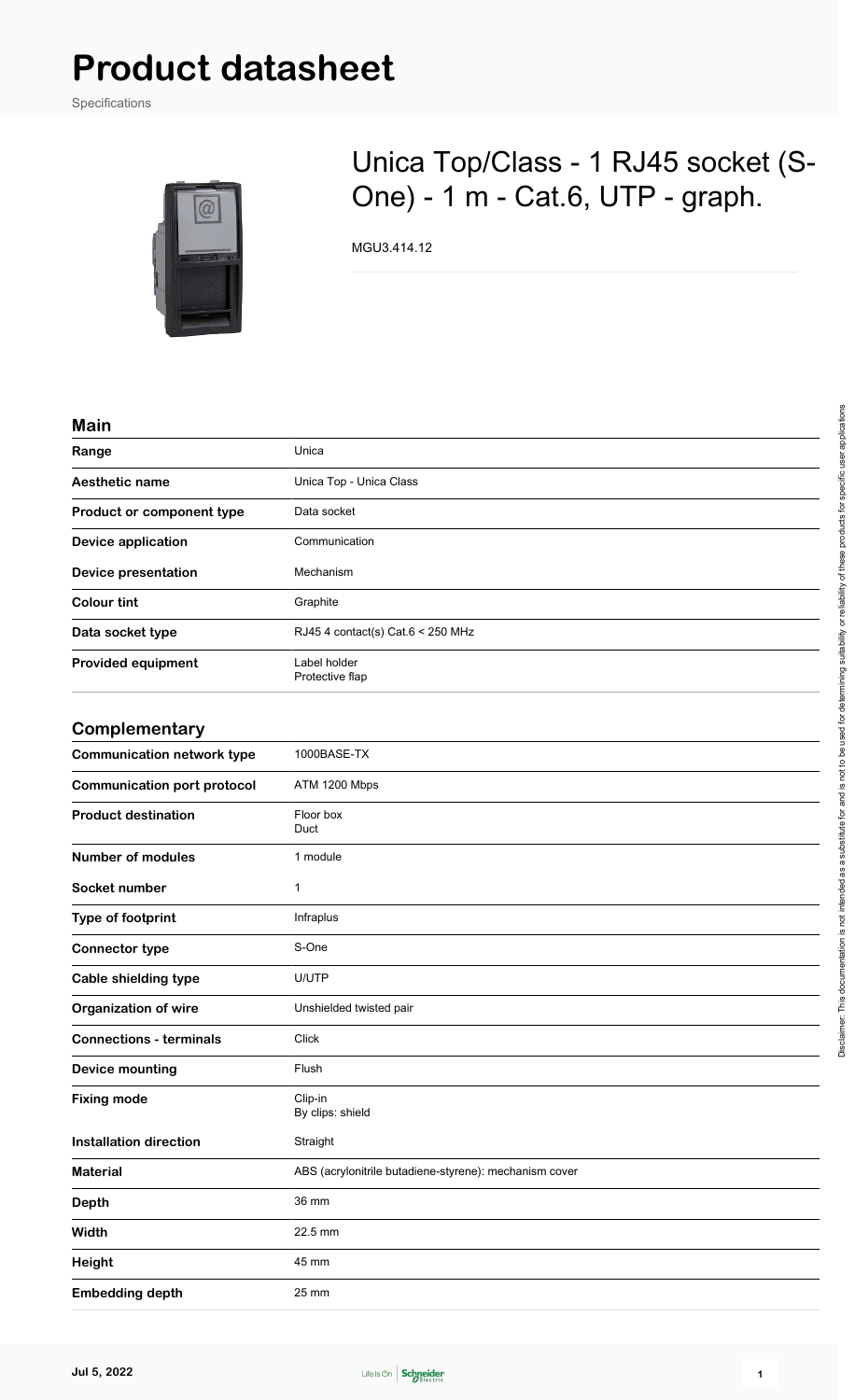#### **Environment**

| IP degree of protection                  | IP40                                                                                                  |
|------------------------------------------|-------------------------------------------------------------------------------------------------------|
| IK degree of protection                  | IK01                                                                                                  |
| Ambient air temperature for<br>operation | 1530 °C                                                                                               |
| Ambient air temperature for<br>storage   | $035$ °C                                                                                              |
| <b>Environmental characteristic</b>      | Liquid soap<br>Alcohol<br>Oil<br>UV resistant<br>Petrol<br>Bleach<br>Acetone<br>Window-cleaning fluid |
| <b>Standards</b>                         | <b>ISO 8877</b>                                                                                       |
| <b>Packing Units</b>                     |                                                                                                       |
| <b>Unit Type of Package 1</b>            | PCE                                                                                                   |
| Number of Units in Package 1             | $\mathbf{1}$                                                                                          |
| Package 1 Weight                         | 20.0 <sub>g</sub>                                                                                     |
| Package 1 Height                         | 3.9 cm                                                                                                |
| Package 1 width                          | 2.3 cm                                                                                                |
| Package 1 Length                         | 4.5 cm                                                                                                |
| <b>Unit Type of Package 2</b>            | BB1                                                                                                   |
| <b>Number of Units in Package 2</b>      | 10                                                                                                    |
| Package 2 Weight                         | 254.0 g                                                                                               |
| Package 2 Height                         | 5.5 cm                                                                                                |
| Package 2 width                          | 11 cm                                                                                                 |
| Package 2 Length                         | 24.7 cm                                                                                               |
| <b>Unit Type of Package 3</b>            | S02                                                                                                   |
| <b>Number of Units in Package 3</b>      | 60                                                                                                    |
| Package 3 Weight                         | 2.0 kg                                                                                                |
| Package 3 Height                         | 15 cm                                                                                                 |
| Package 3 width                          | 30 cm                                                                                                 |
| Package 3 Length                         | 40 cm                                                                                                 |
| <b>Offer Sustainability</b>              |                                                                                                       |
| <b>EU RoHS Directive</b>                 | Compliant<br><b>EU RoHS Declaration</b>                                                               |
| Toxic heavy metal free                   | Yes                                                                                                   |
| <b>Mercury free</b>                      | Yes                                                                                                   |
| RoHS exemption information               | Yes                                                                                                   |